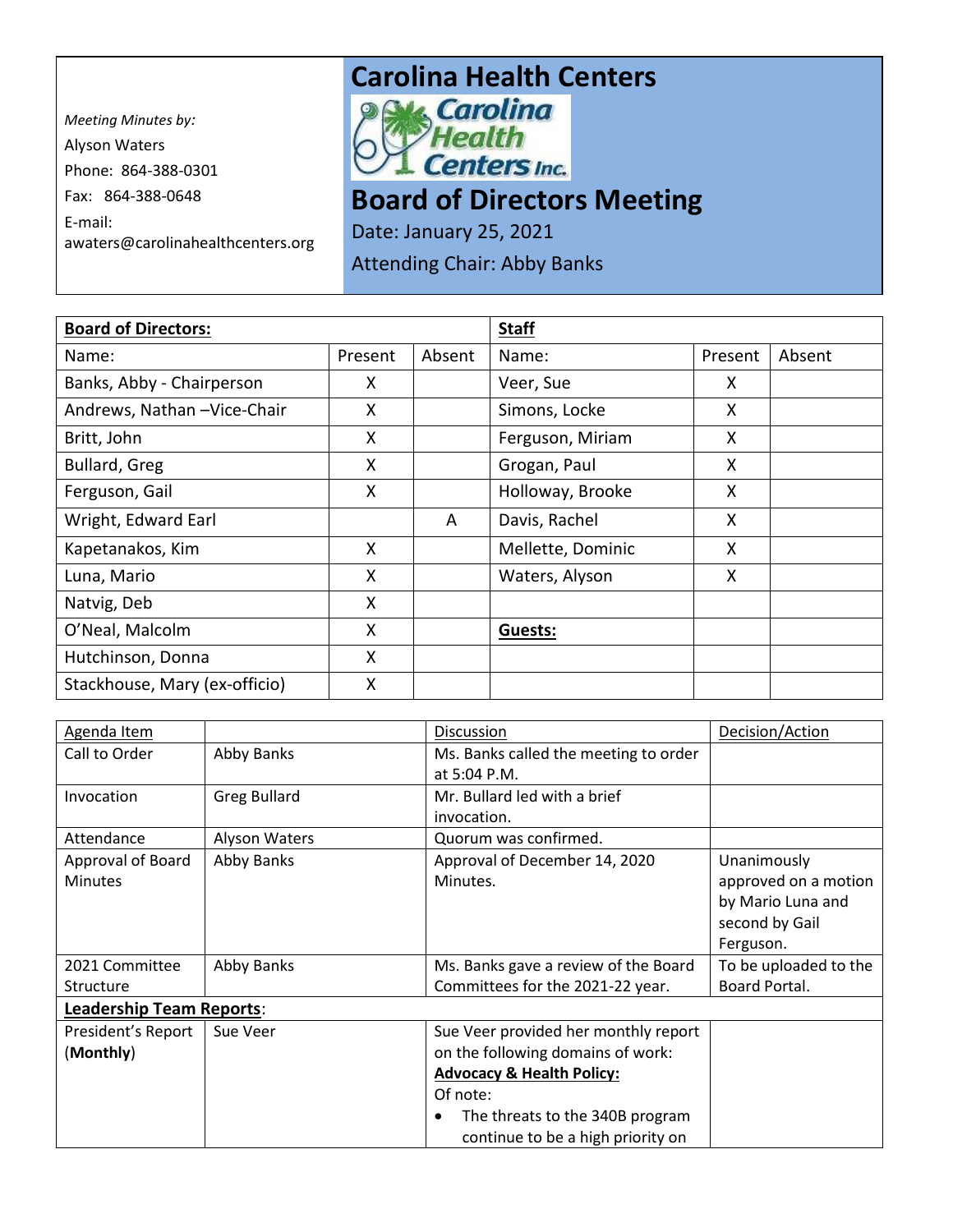| the federal level and SV is playing                        |  |
|------------------------------------------------------------|--|
| an active role in the NACHC                                |  |
| response strategy.                                         |  |
| SV assumed responsibility as Chair<br>$\bullet$            |  |
|                                                            |  |
| of SCPHCA Legislative Committee                            |  |
| on 12/1/20.                                                |  |
| <b>State Policy and Issues</b><br>$\overline{\phantom{a}}$ |  |
| Forum held in a virtual                                    |  |
| format on January 15 <sup>th</sup> .                       |  |
| Budget request to<br>$\overline{\phantom{a}}$              |  |
|                                                            |  |
| <b>General Assembly</b>                                    |  |
| increased to \$8 million.                                  |  |
| The SCPHCA is supporting                                   |  |
| a budget request for                                       |  |
| support of the Choose                                      |  |
| Well program.                                              |  |
|                                                            |  |
|                                                            |  |
| <b>Strategic &amp; Operational Updates:</b>                |  |
| Of note:                                                   |  |
| Alyson Waters accepted the<br>$\bullet$                    |  |
| promotion to Executive Assistant.                          |  |
| Leadership is evaluating<br>$\bullet$                      |  |
| adjustments to FFCRA and                                   |  |
|                                                            |  |
| emergency leave parameters -                               |  |
| Brooke Holloway to provide                                 |  |
| summary.                                                   |  |
| Plans underway to hire 4 <sup>th</sup><br>$\bullet$        |  |
| pediatrician at Hometown and                               |  |
| expand pediatric services to                               |  |
| Lakelands Family Practice.                                 |  |
|                                                            |  |
| Board Development - transition<br>$\bullet$                |  |
| meeting with Chair and                                     |  |
| Immediate Past Chair; Board Chair                          |  |
| and CEO to attend NACHC Board                              |  |
| Boot Camp to be held virtually in                          |  |
| March.                                                     |  |
|                                                            |  |
|                                                            |  |
| <b>External Partnerships &amp; Affiliations:</b>           |  |
| Attending regular meetings with                            |  |
| <b>OCHIN CEO steering Committee;</b>                       |  |
| SCPHCA, Legislative committee, 330                         |  |
| Network and Board of Directors; CIMS                       |  |
| meeting of committees and managing                         |  |
| Partners; NACHC, Task Force on                             |  |
| <b>Undoing Racism</b>                                      |  |
|                                                            |  |
|                                                            |  |
| Ms. Veer also reported on consulting                       |  |
| activities and personal leave.                             |  |
|                                                            |  |
| A copy of presentation slides will be                      |  |
| retained with the official copy of the                     |  |
|                                                            |  |

2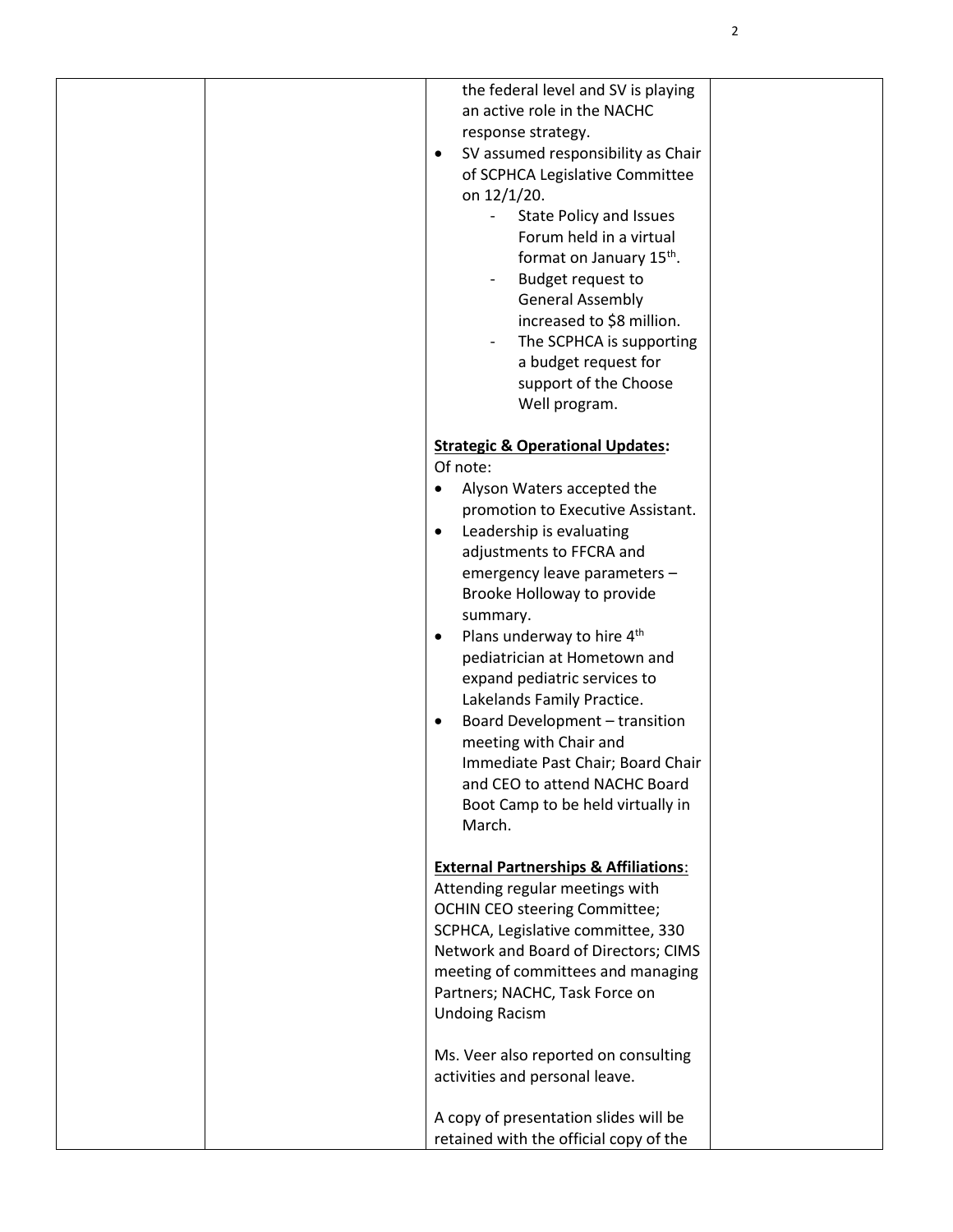|                                         |                         | minutes and posted on the Board<br>portal.                                                                                                                                                                                                                                                                                                                                                                                                                                                                                                                                                                                                      |  |
|-----------------------------------------|-------------------------|-------------------------------------------------------------------------------------------------------------------------------------------------------------------------------------------------------------------------------------------------------------------------------------------------------------------------------------------------------------------------------------------------------------------------------------------------------------------------------------------------------------------------------------------------------------------------------------------------------------------------------------------------|--|
| Organizational<br>Performance<br>report | Paul Grogan             | Mr. Grogan provided a quarterly<br>Organizational Performance Report<br>covering financial performance,<br>collections, accounts receivable, and<br>days of operating cash.<br>A copy of the reports and<br>presentation slides will be retained                                                                                                                                                                                                                                                                                                                                                                                                |  |
|                                         |                         | with the official copy of the minutes<br>and posted on the Board portal.                                                                                                                                                                                                                                                                                                                                                                                                                                                                                                                                                                        |  |
| <b>CMO Report</b>                       | Dr. Simons              | Dr. Simons gave a quick review of the<br>Quality Clinical Measures for the<br>month. The quality measures will be<br>retained with the official copy of the<br>minutes.                                                                                                                                                                                                                                                                                                                                                                                                                                                                         |  |
| <b>Operations Report</b>                | Miriam Ferguson         | Ms. Ferguson presented the board<br>with operations, Information<br>Technology and Facilities overview<br>with emphasis on HIPAA Security Risk<br>Analysis. She announced our first<br>shipment of vaccines have arrived,<br>2,800 in total and discussed the plan<br>for vaccine roll-out being with Phase<br>1a.<br>A copy of the Operations Division                                                                                                                                                                                                                                                                                         |  |
|                                         |                         | report and presentation slides will be<br>retained with the official copy of the<br>minutes and posted on the Board<br>portal.                                                                                                                                                                                                                                                                                                                                                                                                                                                                                                                  |  |
| Department of<br><b>Pharmacy Report</b> | <b>Dominic Mellette</b> | Dr. Mellette reported on the<br>continued assault Contract Pharmacy<br>which started 7/1/20 when several<br>manufacturers refused to ship 340B<br>priced mediation to contract<br>pharmacy locations - HRSA remained<br>largely silent on the issue initially, but<br>general counsel for Health and<br>Human Services has issued a strongly<br>worded legal advisory opinion that<br>these actions are illegal. This will<br>continue to play out over several<br>months; however, Dr. Mellette stated<br>that data seems to indicate that this<br>may be costing CHC \$50,000 a month<br>in lost revenue from one contract<br>pharmacy alone. |  |
|                                         |                         | Dr. Mellette also reported on the                                                                                                                                                                                                                                                                                                                                                                                                                                                                                                                                                                                                               |  |

3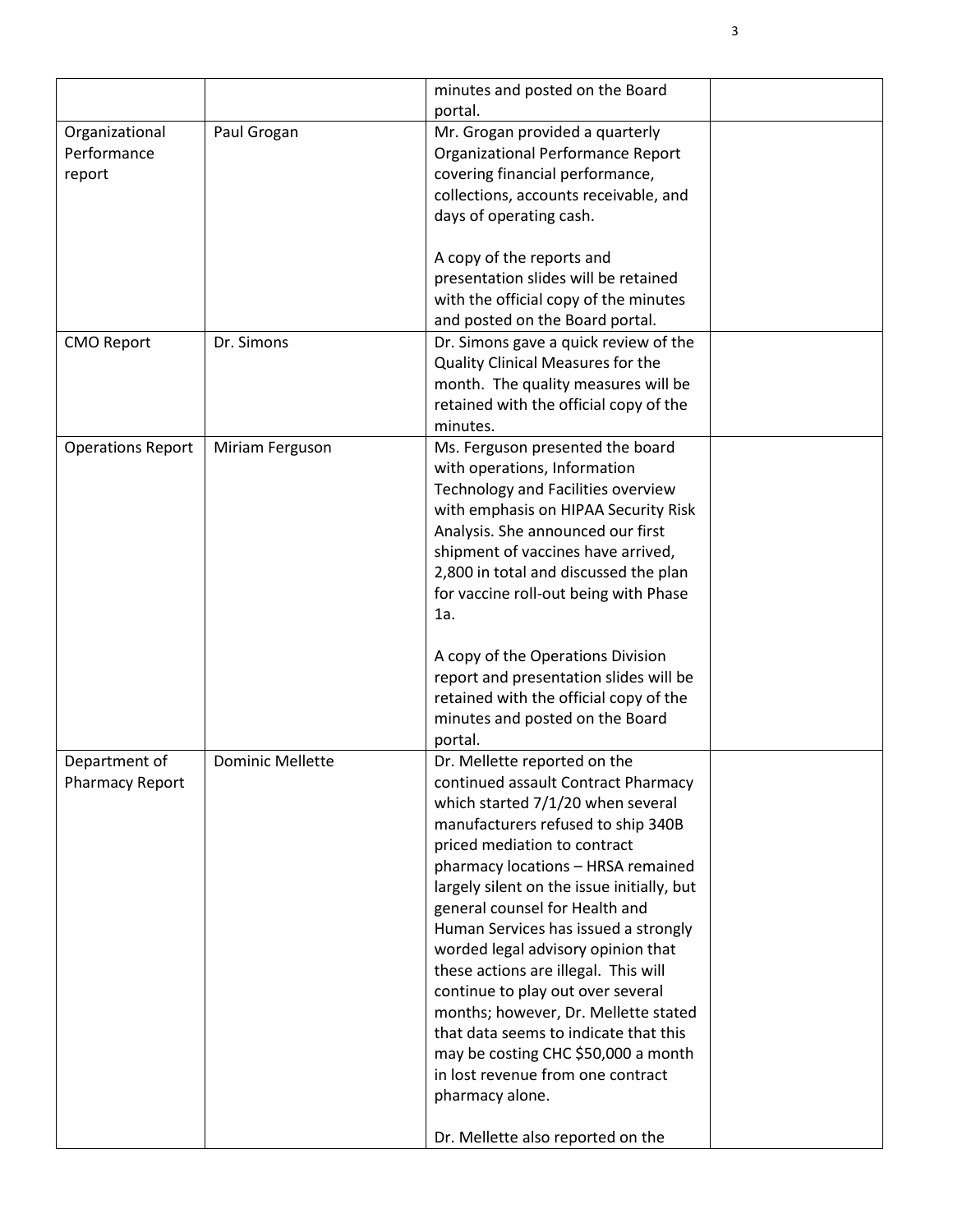|                           |                                                       | success of our recently implemented                                           |                                        |
|---------------------------|-------------------------------------------------------|-------------------------------------------------------------------------------|----------------------------------------|
|                           |                                                       | home delivery service. Paul informed<br>the board that this services has been |                                        |
|                           |                                                       | initially supported by a federal grant.                                       |                                        |
| <b>Distribution Only:</b> |                                                       |                                                                               |                                        |
|                           | <b>Quality and Population</b>                         |                                                                               |                                        |
|                           | <b>Health Measures</b>                                |                                                                               |                                        |
|                           | Monthly RX Dashboard                                  |                                                                               |                                        |
|                           | <b>Behavioral Health Report</b>                       |                                                                               |                                        |
|                           | <b>Beckman Center</b><br>i.                           |                                                                               |                                        |
|                           | for Mental                                            |                                                                               |                                        |
|                           | Health                                                |                                                                               |                                        |
|                           | ii.<br><b>CHC Behavioral</b>                          |                                                                               |                                        |
|                           | Health                                                |                                                                               |                                        |
|                           | Coordinator's                                         |                                                                               |                                        |
|                           | Report                                                |                                                                               |                                        |
| <b>Committee Reports:</b> |                                                       |                                                                               |                                        |
| Executive                 |                                                       | To be convened before February                                                |                                        |
| Committee                 |                                                       | meeting of the full Board.                                                    |                                        |
| Development               |                                                       | No Report.                                                                    |                                        |
| Committee                 |                                                       |                                                                               |                                        |
| Finance                   | Donna Hutchinson                                      | Ms. Hutchinson presented 990 Tax                                              | Approval of the 990                    |
| Committee                 |                                                       | Return form for approval to be                                                | Form was made on a                     |
|                           |                                                       | submitted. The finance committee                                              | motion by John Britt                   |
|                           |                                                       | has reviewed the 990 form.                                                    | and second by                          |
|                           |                                                       |                                                                               | Malcolm O'Neal.                        |
|                           |                                                       |                                                                               |                                        |
|                           |                                                       | Ms. Hutchinson is also seeking                                                | Approval of an                         |
|                           |                                                       | approval on behalf of the finance<br>committee to increase three CPT          | increase to the<br><b>Medicare Fee</b> |
|                           |                                                       | codes in the Medicare Fee Schedule                                            | Schedule was made                      |
|                           |                                                       | (see attached fee analysis)                                                   | on a motion by John                    |
|                           |                                                       |                                                                               | Britt and second by                    |
|                           |                                                       | Paul Grogan furthered explained how                                           | Deb Natvig                             |
|                           |                                                       | we are billed and what CHC receives                                           |                                        |
|                           |                                                       | and that the increase is needed to                                            |                                        |
|                           |                                                       | ensure that we maximize Medicare                                              |                                        |
|                           |                                                       | reimbursement.                                                                |                                        |
| <b>Strategic Planning</b> |                                                       | No Report.                                                                    |                                        |
| Committee                 |                                                       |                                                                               |                                        |
|                           | <b>Discussion Action Items: Standing Agenda items</b> |                                                                               |                                        |
| Grassroots                | i.<br>Summary included in                             |                                                                               |                                        |
| <b>Advocacy Report</b>    | President's Report                                    |                                                                               |                                        |
| Review of                 | i.<br>Leave Donation for                              | Brooke Holloway reviewed both the                                             | Approval for both                      |
| Corporate Policies        | Special                                               | policies, Leave Donation and the                                              | policies was made on                   |
|                           | Circumstances                                         | FFCRA & CHC Self-Funded Emergency                                             | a motion by Greg                       |
|                           | <b>Discussion re: FFCRA</b><br>ii.                    | Leave Provisions with the board and is                                        | Bullard and second by                  |
|                           | and CHC Self-                                         | seeking approval to move forward                                              | John Britt.                            |

4